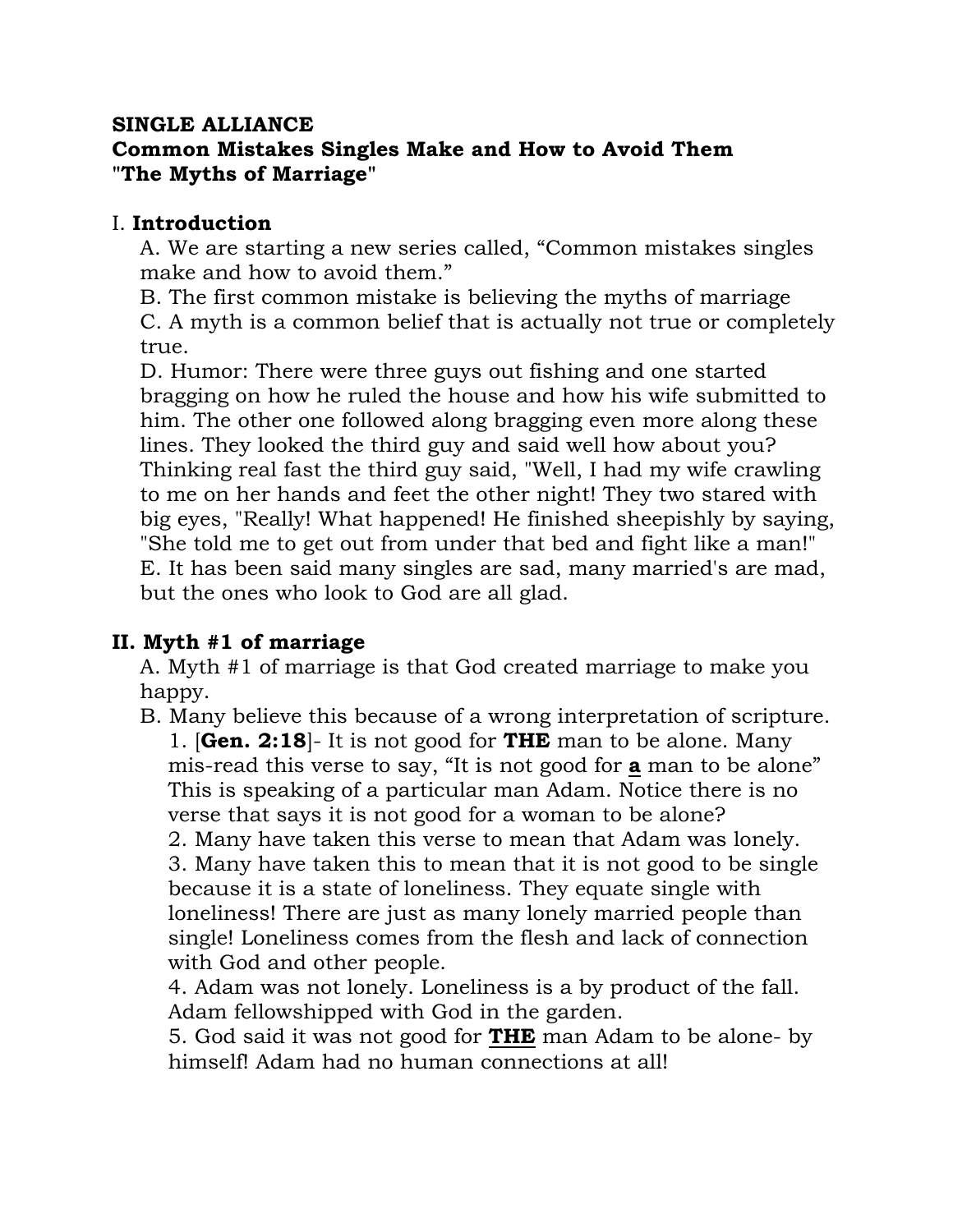6. God knew man needed help! So he created a help mate for him to help him fulfill the will and call of God to rule over the earth and subdue it.

C. God has not saved you and redeemed you so you can be happy! The word happy is a human term! It comes from the word old English word "hap" which means circumstance. Happiness comes from favorable circumstances. You cannot be happy in unfavorable circumstances. It leaves with unfavorable circumstances. God has called us to **joy** and to **rejoice**. This comes from God and faith in God on the inside of us. It is not dictated by circumstances.

1. [**Phil. 4:1,4**]- Rejoice, again I say rejoice.

2. [**1 Thess 5:16**]- Rejoice **ALWAYS**- single or married! D. Another myth that people hold is that the grass is always greener on the other side of the fence. What they do not realize that it has to be mowed, or it is astoturf- (not what it appears to be), or what it is fertilized with!

E. The scripture mentions only three reasons for marriage and happiness is not one of them.

1. For help fulfilling the calling of God- [**Gen. 2:20**]

2. To raise godly offspring- [**Malachi 2:15**]

3. To be a picture of the intimacy and union of the believer with God- [**Ephesians 5:31-32**]- I think this is the highest calling of marriage. To show as a physical example of the love between God and the church.

F. **Marriage is a type of union and intimacy with God, but a single person can actually partake of the reality of what marriage symbolizes!** They can have a deep union and intimacy with God!

1. [**1Co 7:34-Message]-** *leading to so many more demands on your attention. The time and energy that married people spend on caring for and nurturing each other, the unmarried can spend in becoming whole and holy instruments of God.* 

 **[1Co 7:35- Message]**- *I'm trying to be helpful and make it as easy as possible for you, not make things harder. All I want is for you to be able to develop a way of life in which you can spend plenty of time together with the Master without a lot of distractions.* 

G. Many singles want to be married but lack the ability to be intimate with God. If they can't be intimate with God then they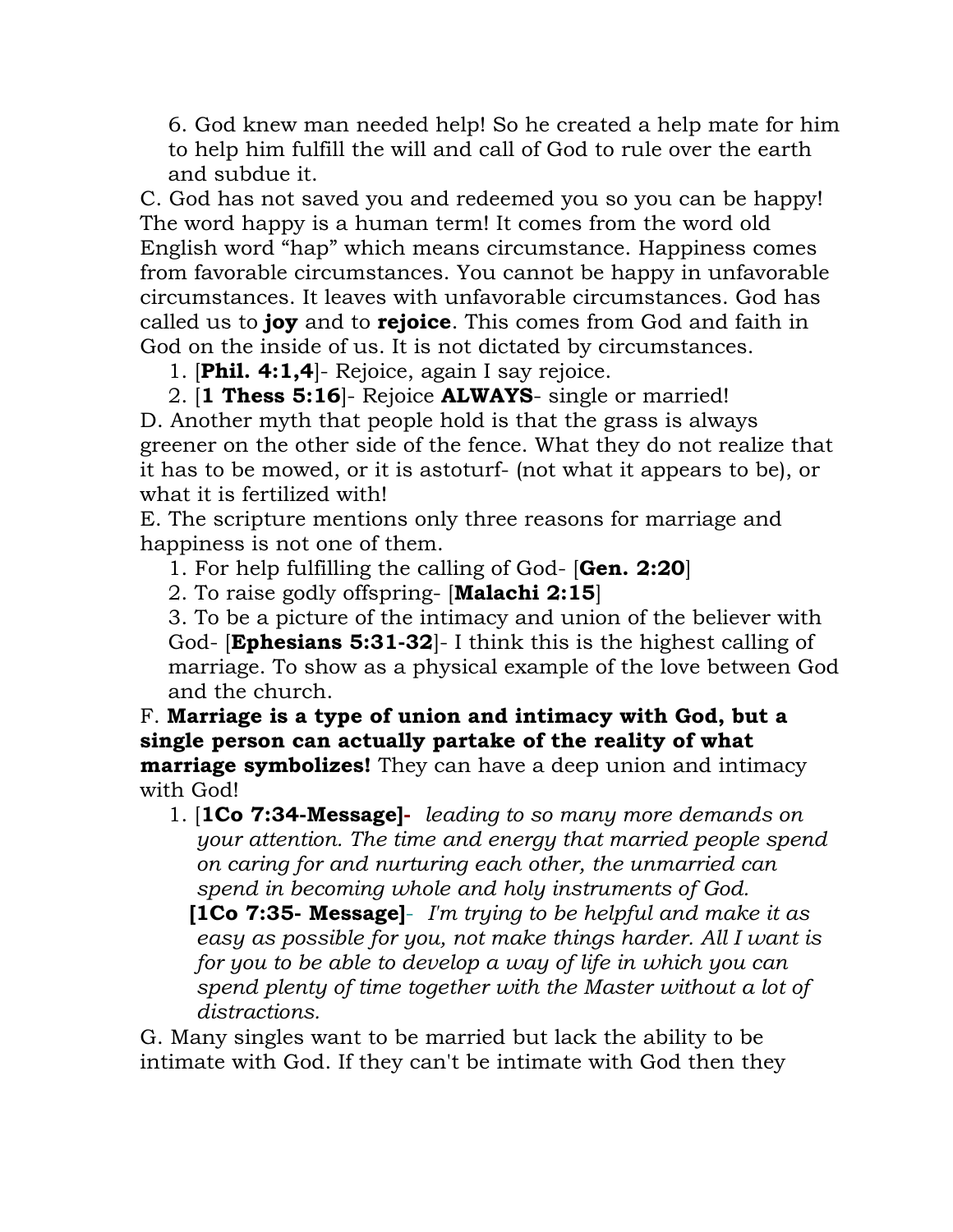can't be intimate with people. Without the ability to be emotionally intimate marriage is difficult to maintain.

# **II. Myth #2 of marriage- Marriage completes me!**

A. There was a movie in which Tom Cruise exclaims- "You complete me!"

1. This is the belief of many single Christians- A mate will complete me.

2. They get this from the fact that God took a rib out of Adam and made Eve with it and until you find your wife you are incomplete because you are missing your rib.

3. Many have believed that men have one less rib than womenthe medical fact is that men and women have the same number of ribs.

B. I find a lot of single guys on a quest to find their missing rib so they can be completed. If you want good ribs then try Famous Dave's Bar-b-Que! They have great ribs!

C. Another popular belief is that there is one true soul mate for you out there somewhere. The term soul mate is not in the Bible. Marriage makes you one flesh. Communication, servant hood, humility, forgiveness, and love causes two souls to be united. Any two Christians committed to this can become soul mates. This soul mate idea is used many times to cover bad choices and poor relationship skills because when a relationship fails it is easy to say- Well they just were not my soul mate! **Soul mates are not found, they are made!** 

D. [**Ephesians 2:10**]- What makes us complete is Christ not a human being! We are complete in Him! A good marriage comes when a healthy whole person marries another healthy whole person. This creates a marriage of servant hood and giving instead of taking.

E. God does use marriage to refine you but he will use anything and everything to refine you. He does it through having kids. He does it on your job. He does it through your family. He does it through friends. He does it through those who don't like you.

# **III. Abiding with God**

A. The power of Christianity is that no matter what the circumstances a Christian is put in, they have inner resource of Christ within to flourish there.